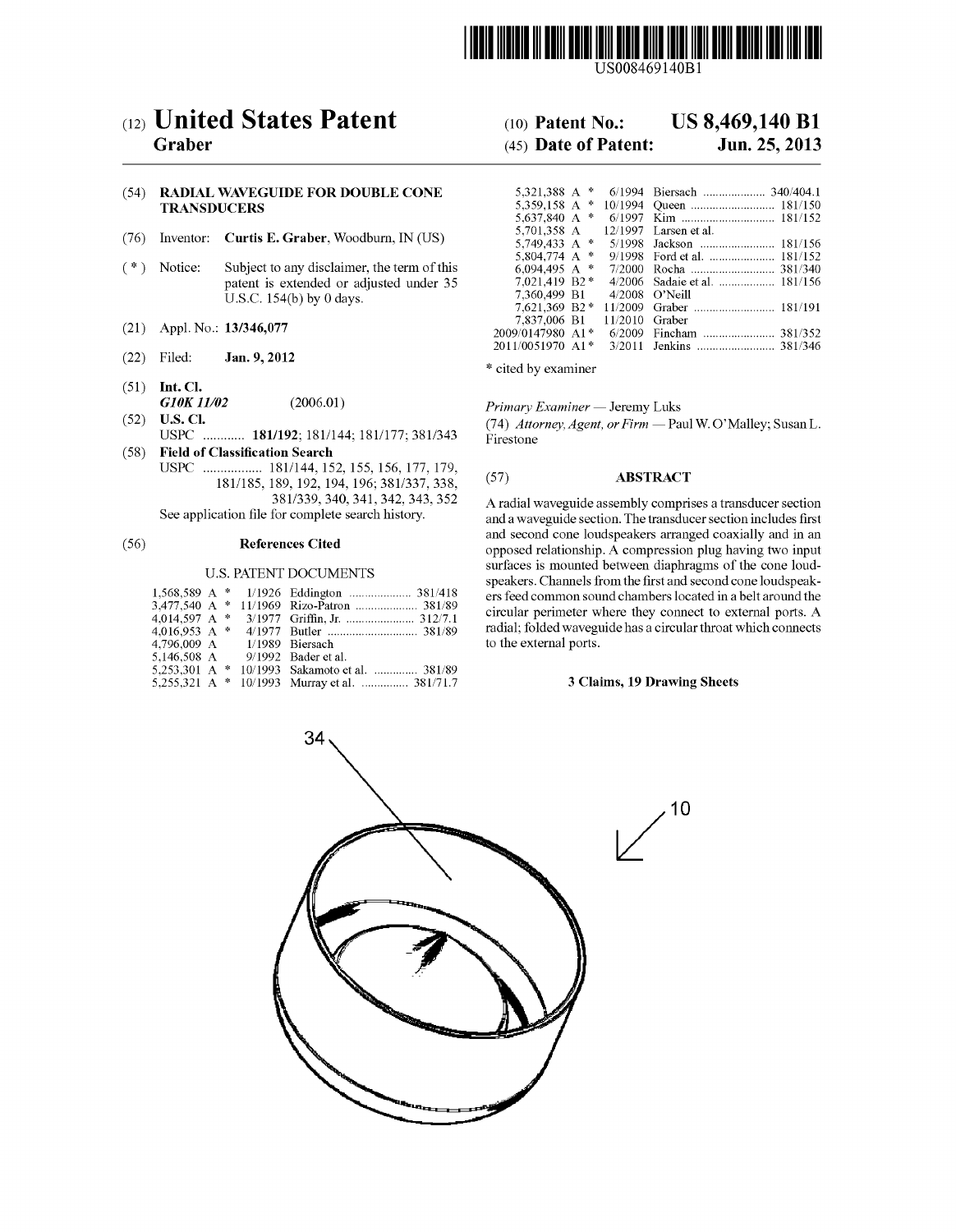

FIG. 1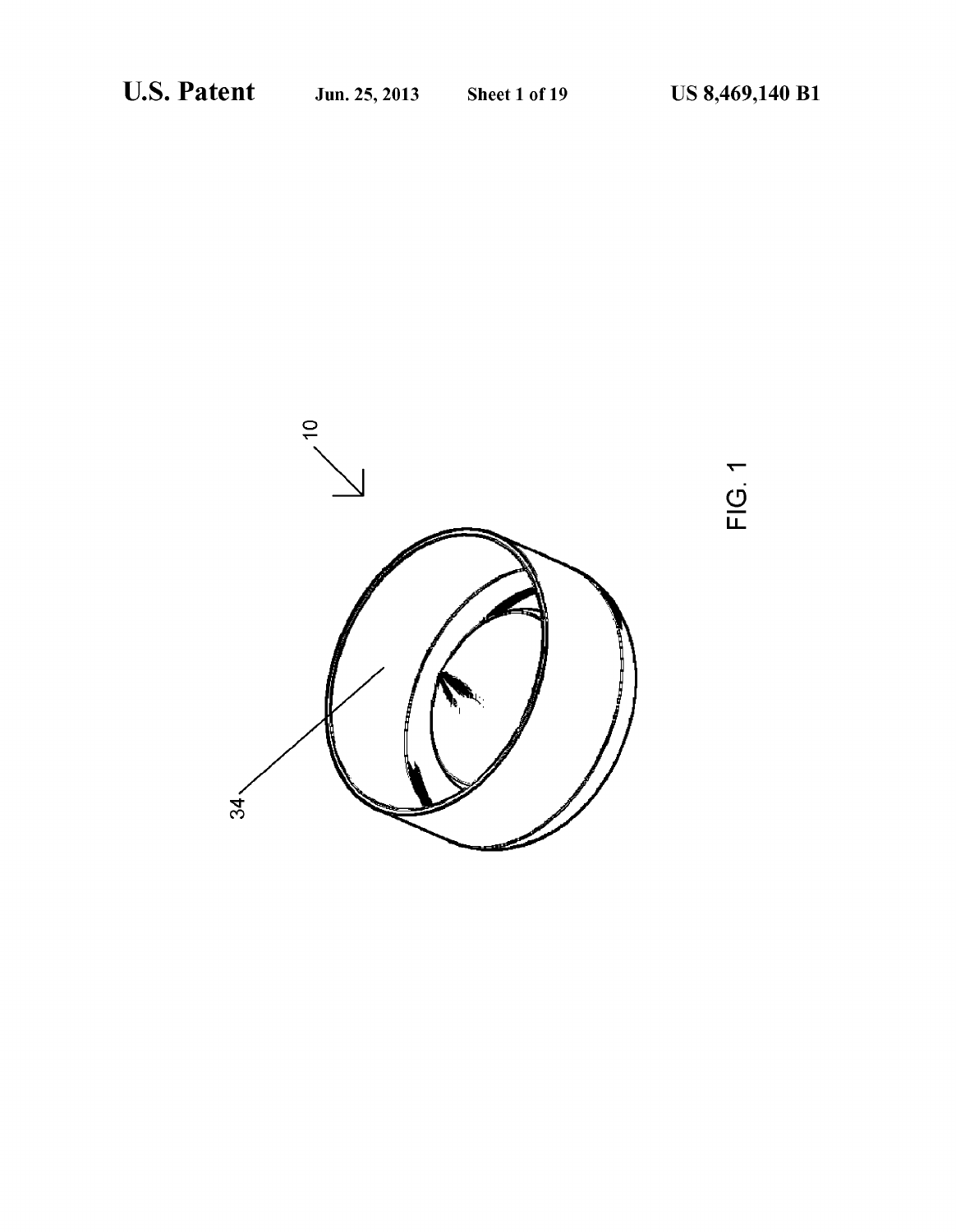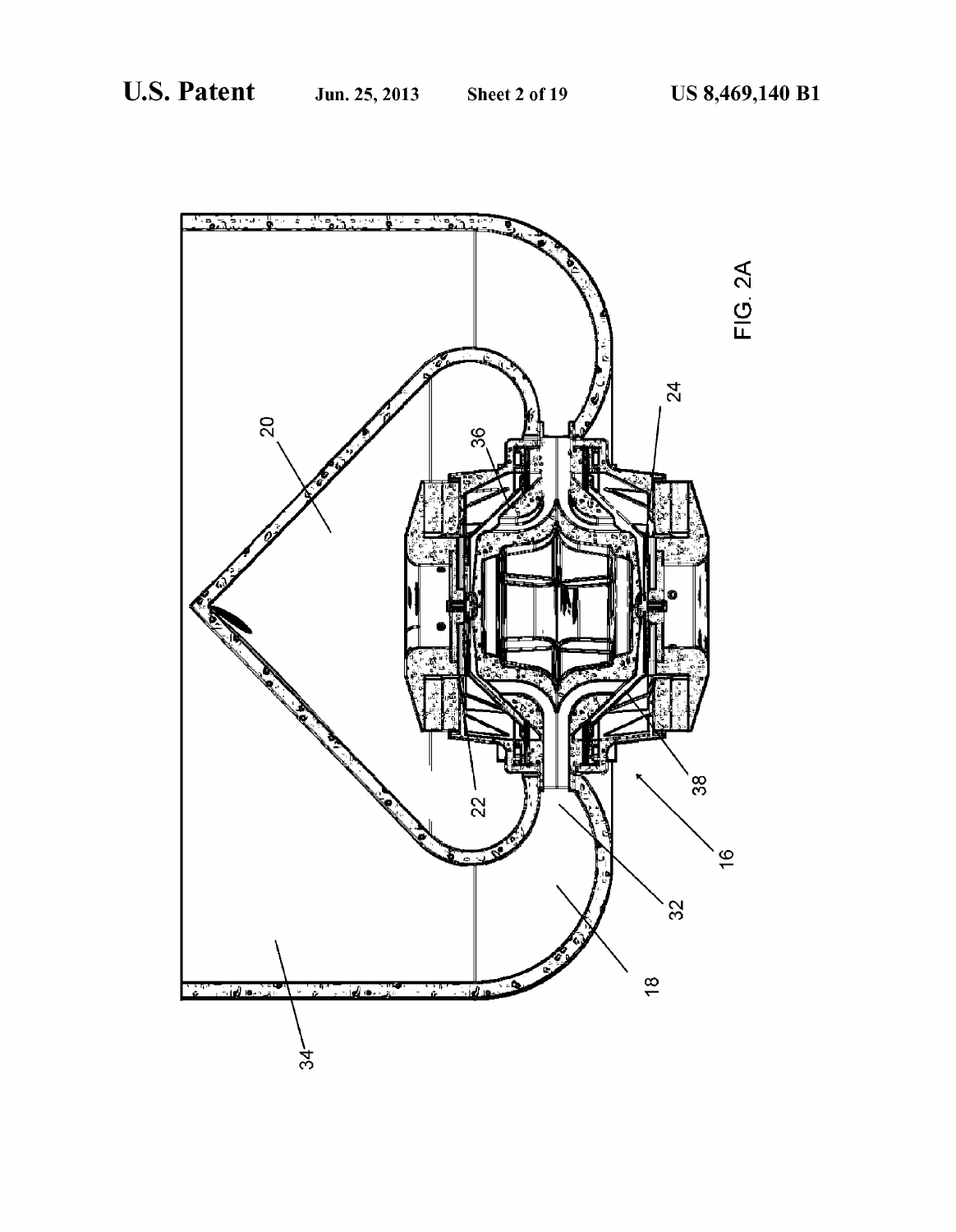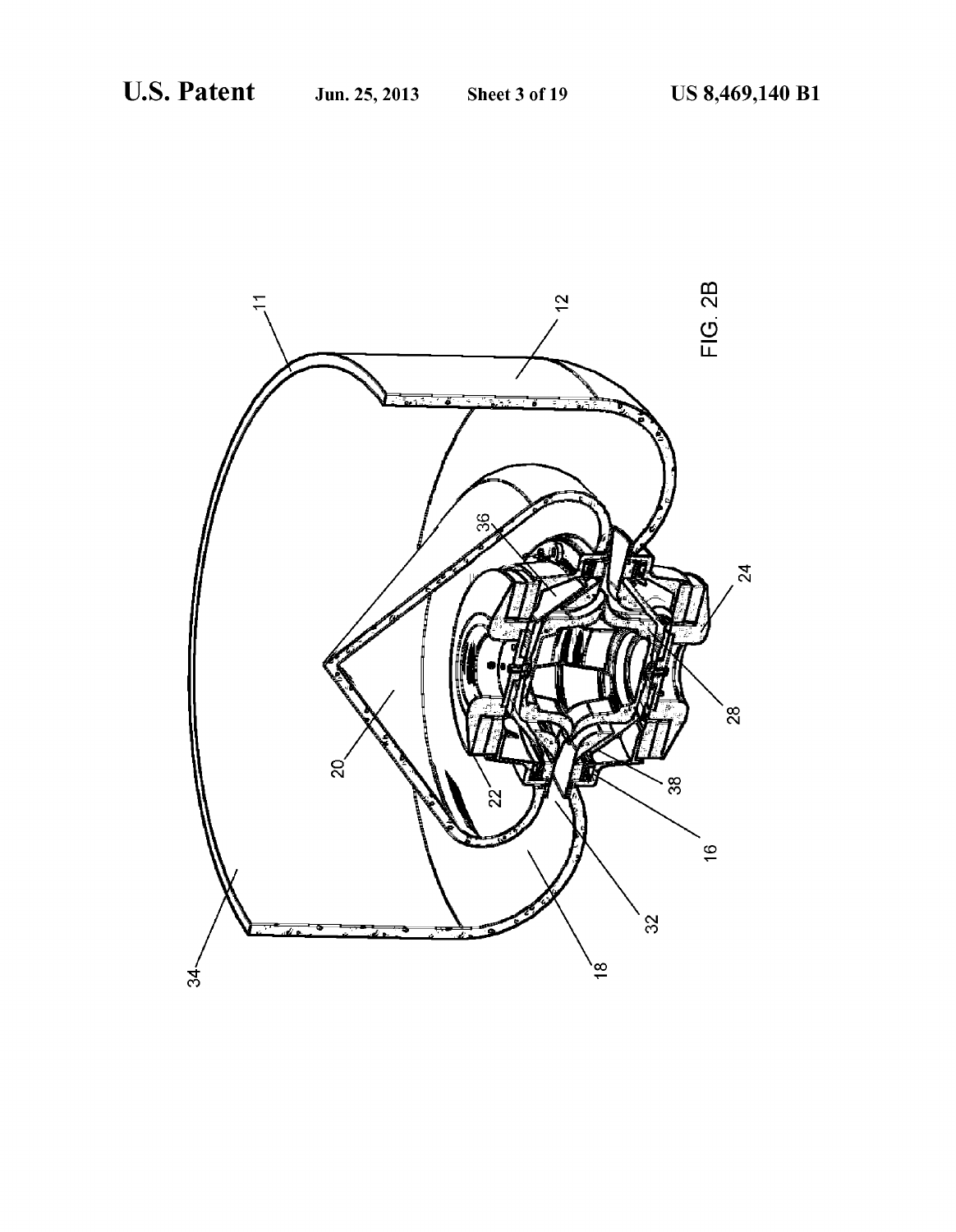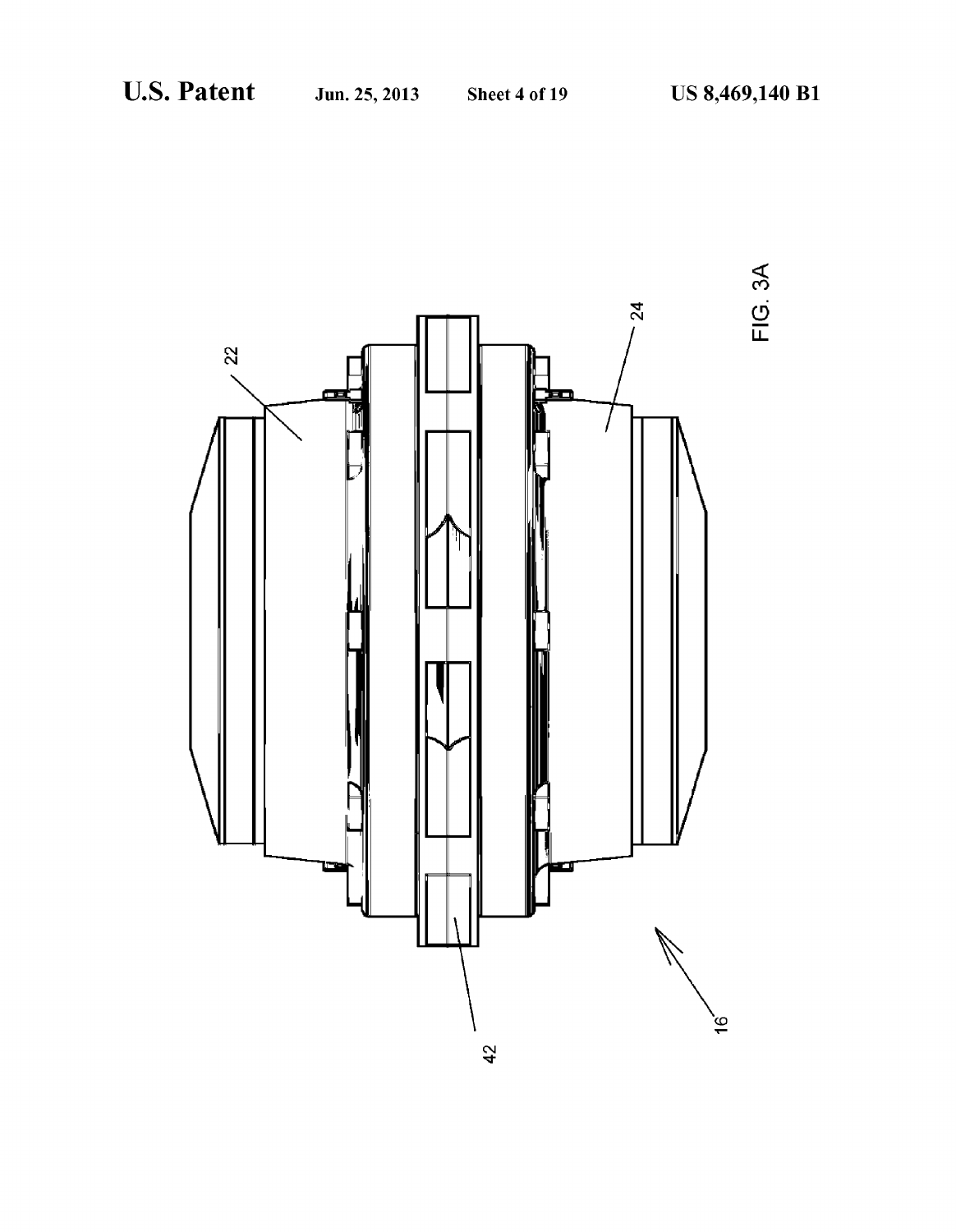

FIG. 3B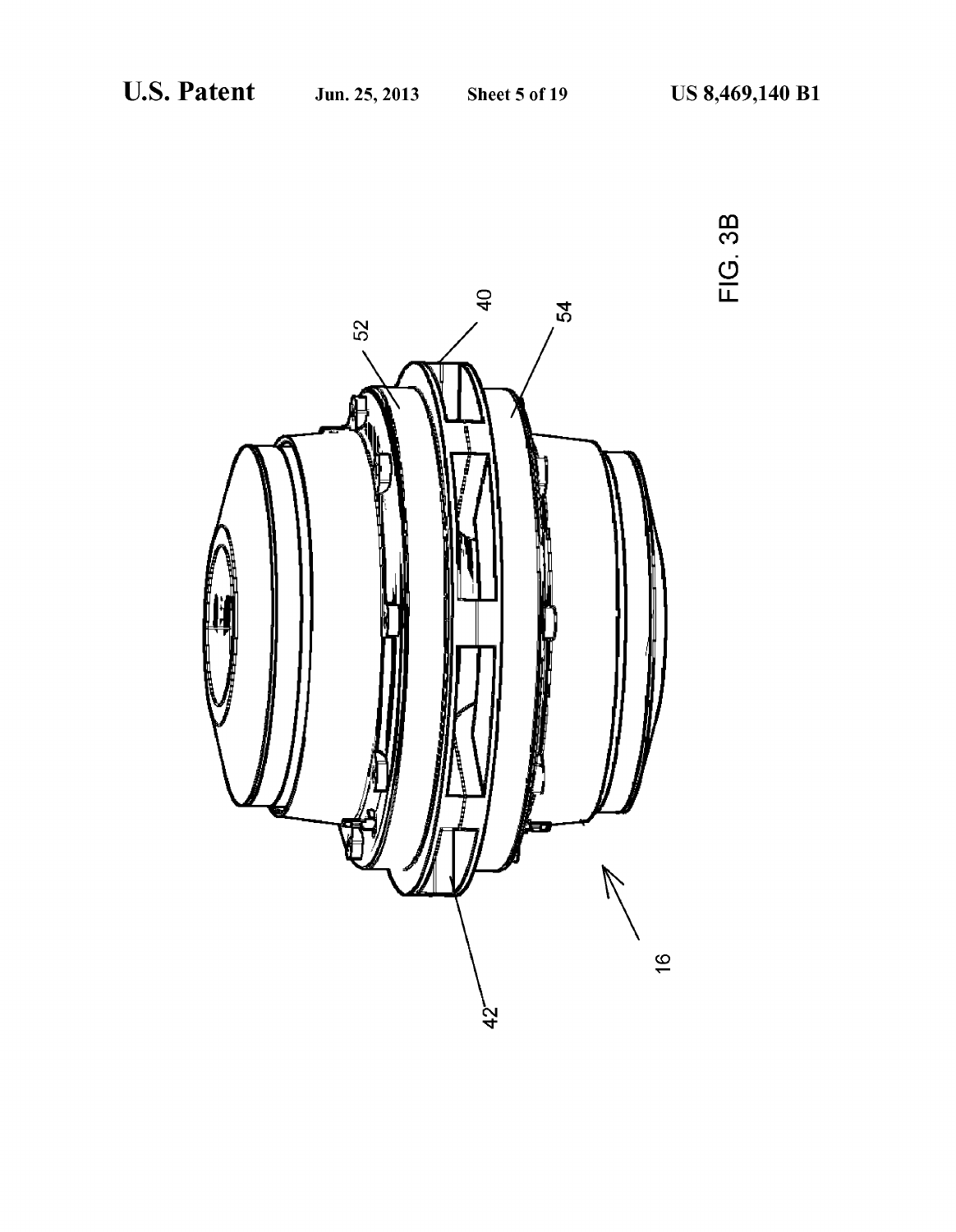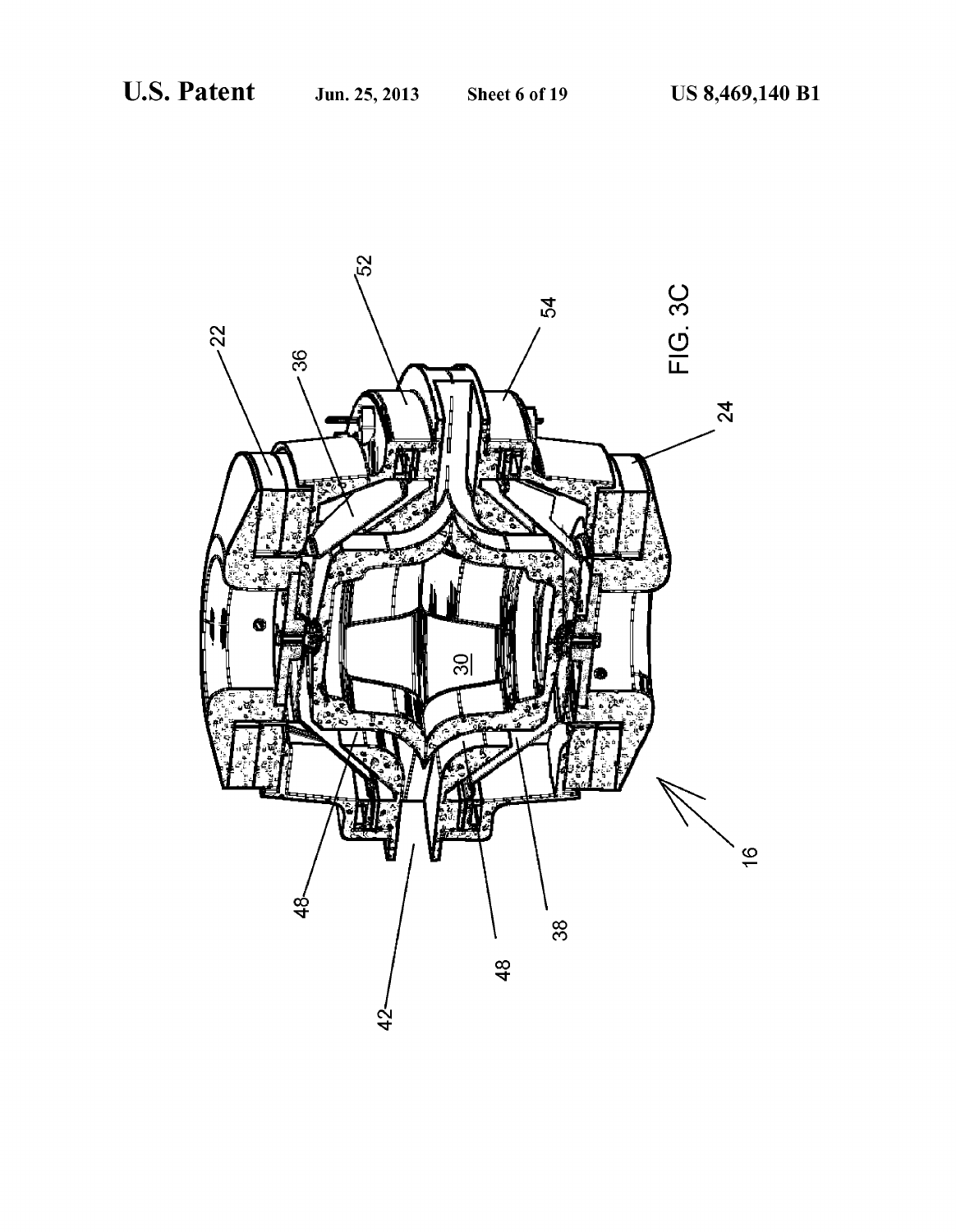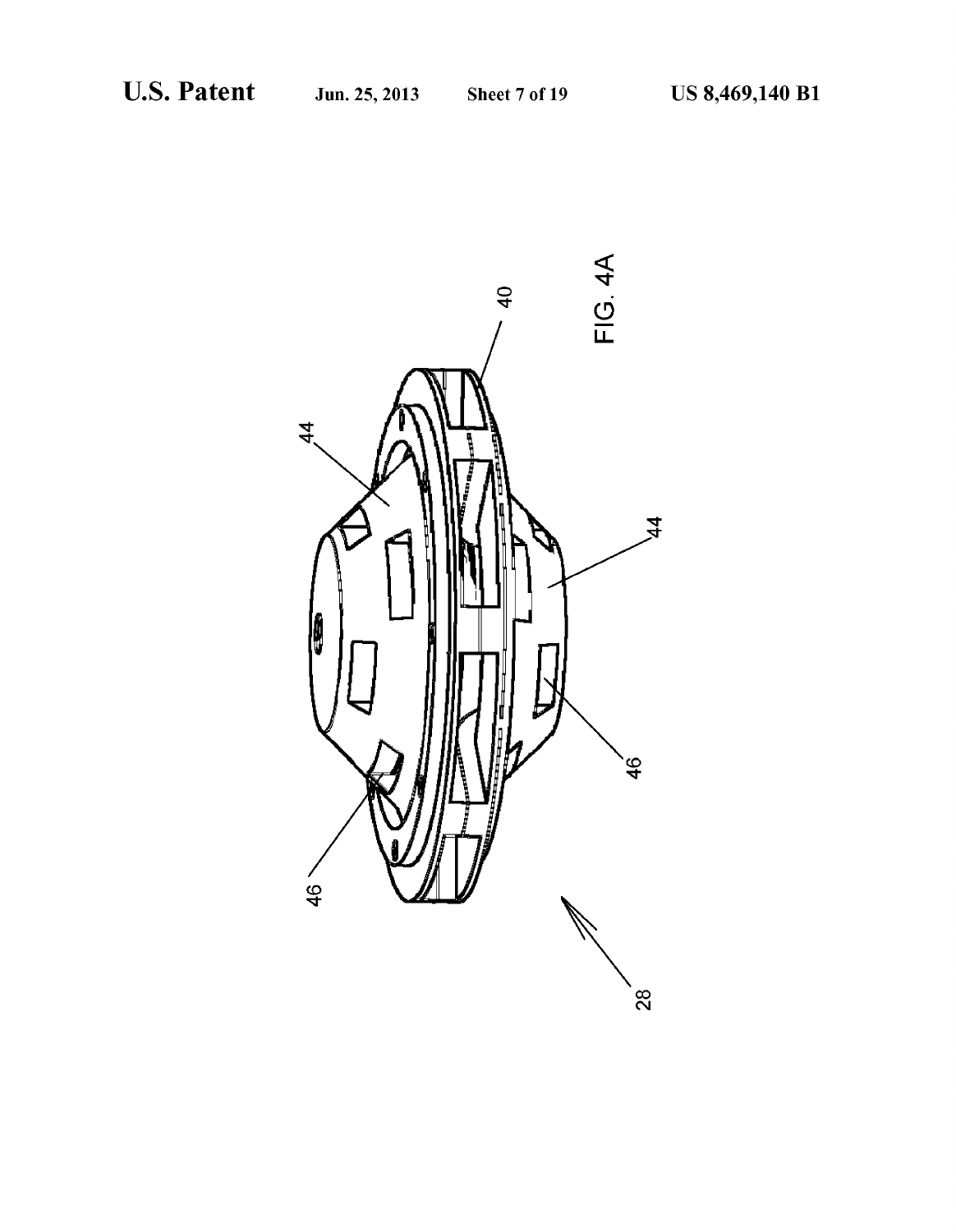

**FIG. 4B**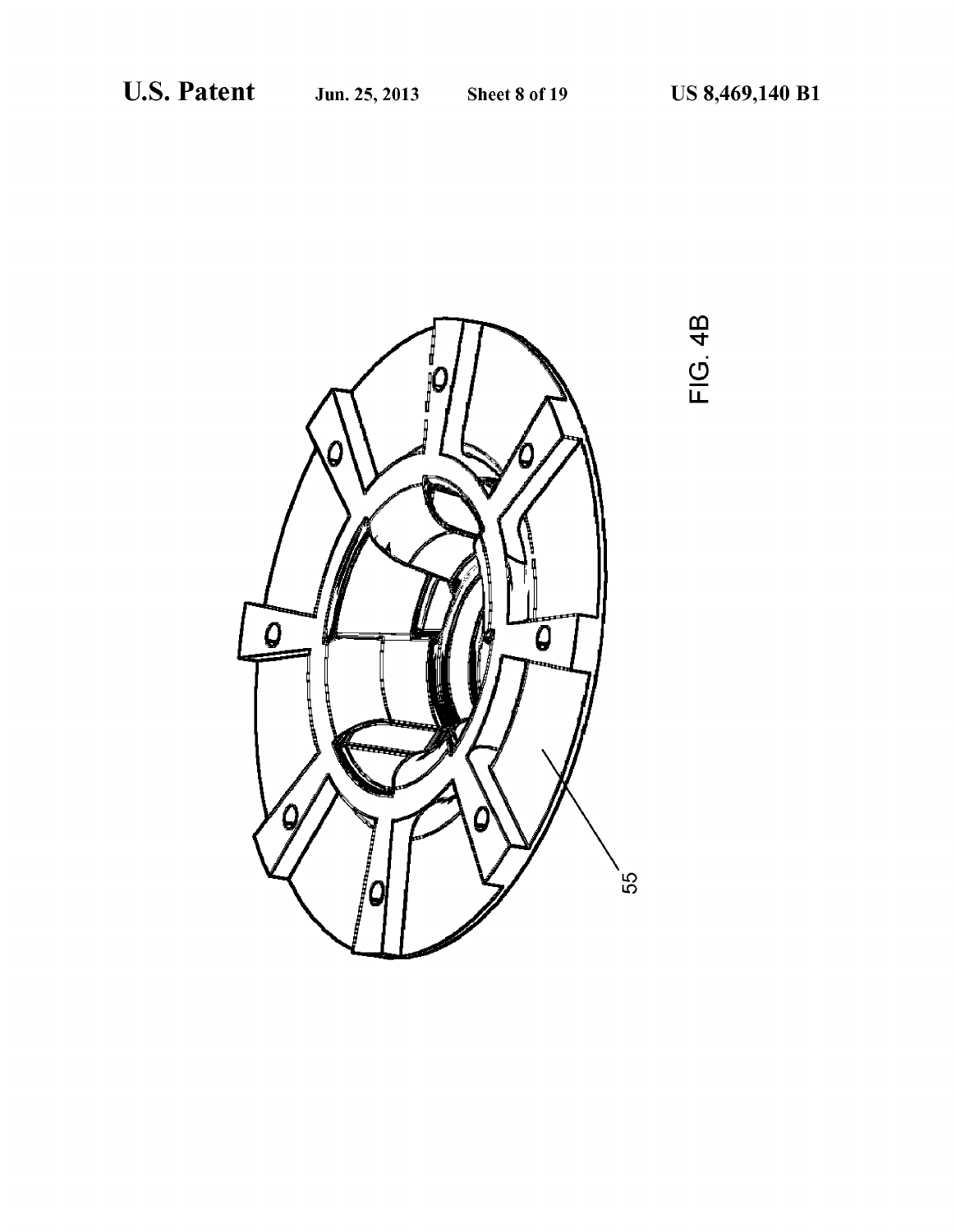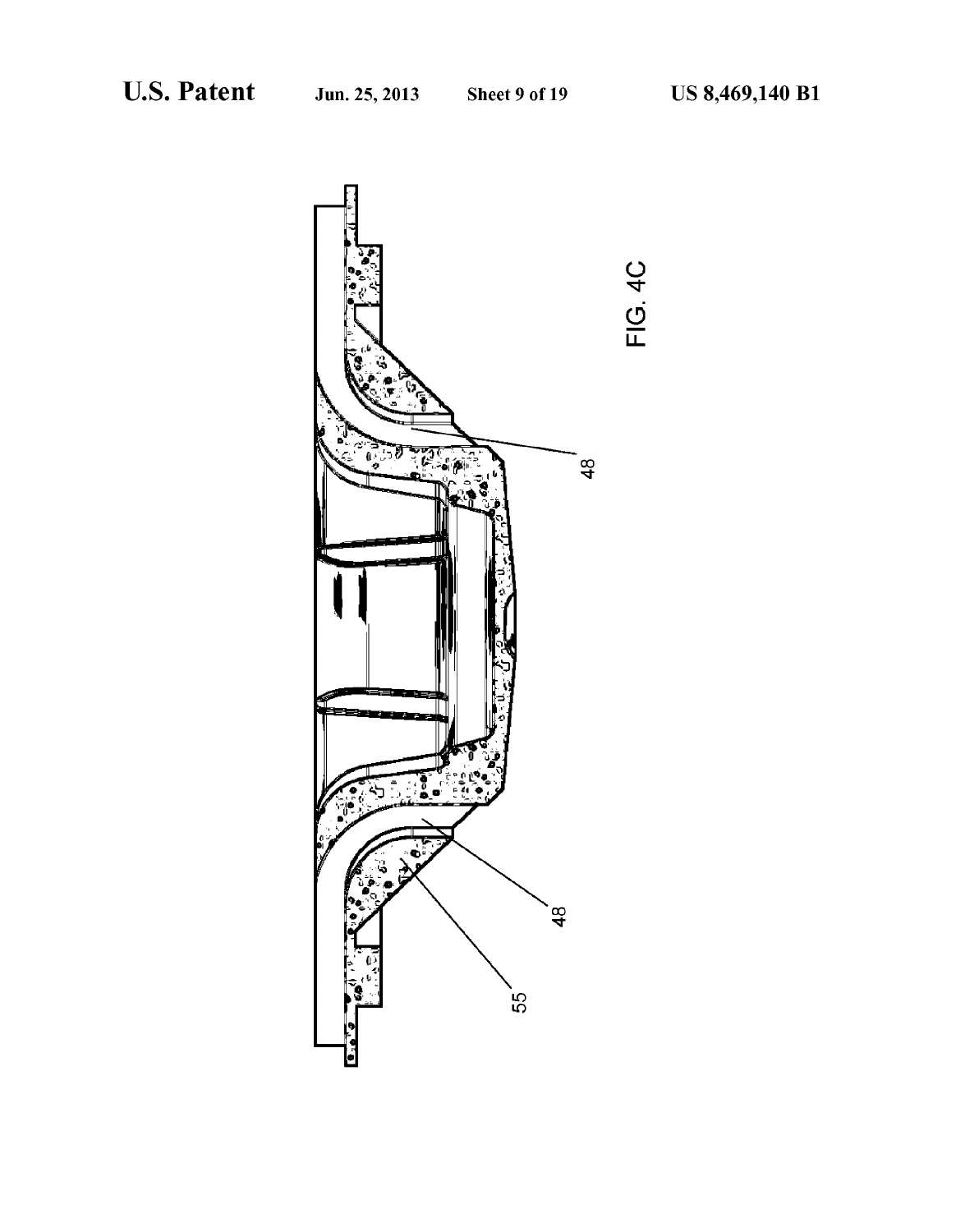FIG. 4D

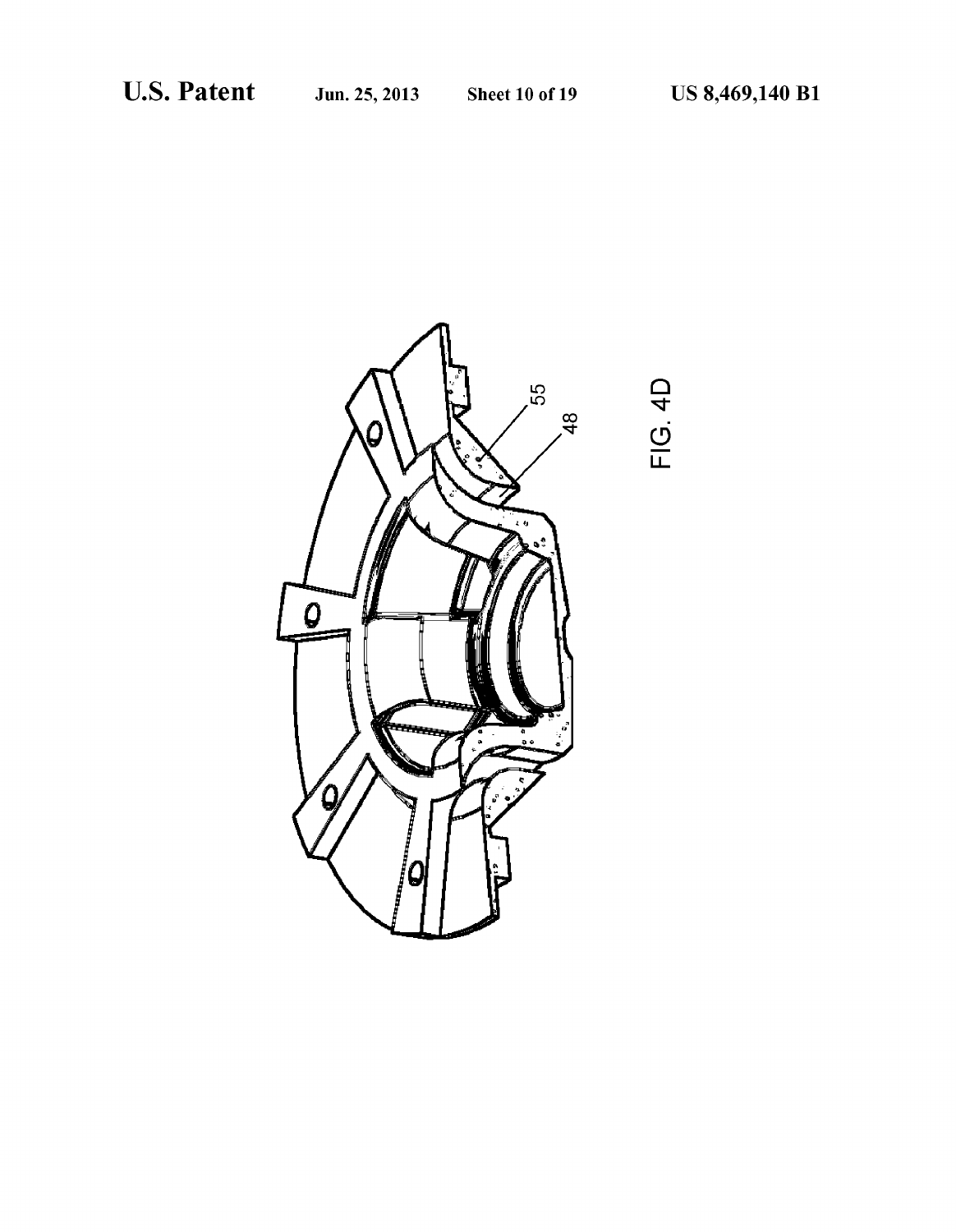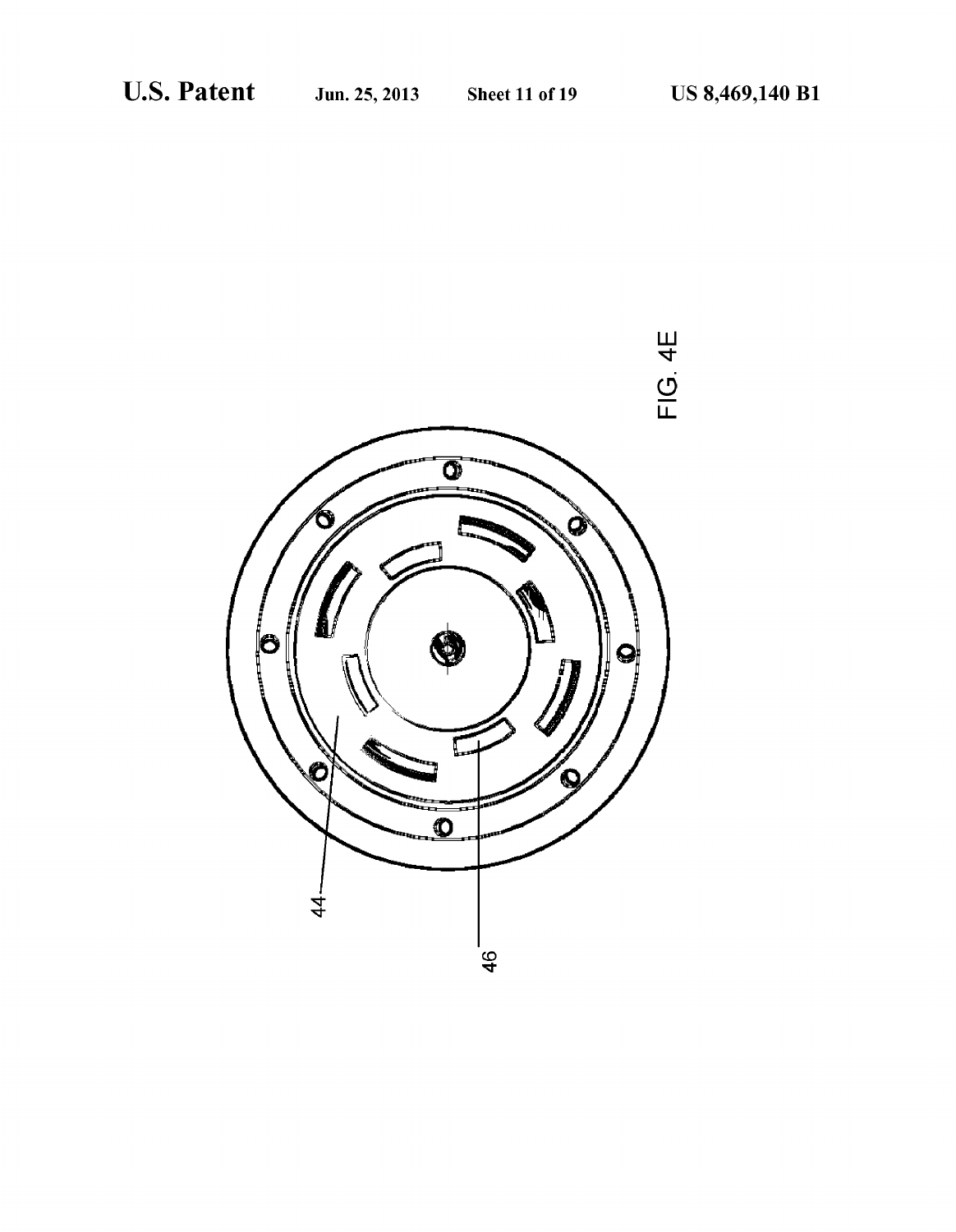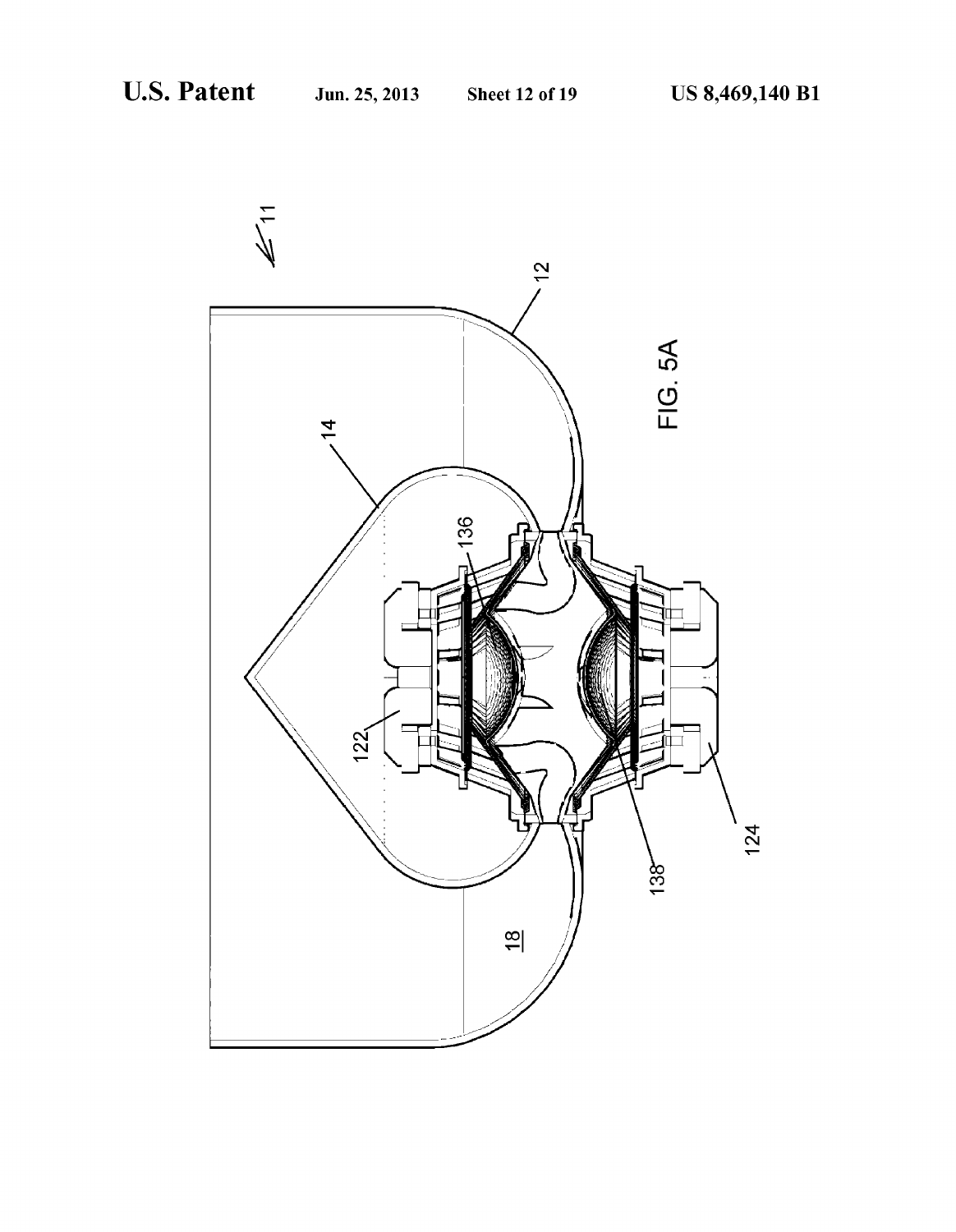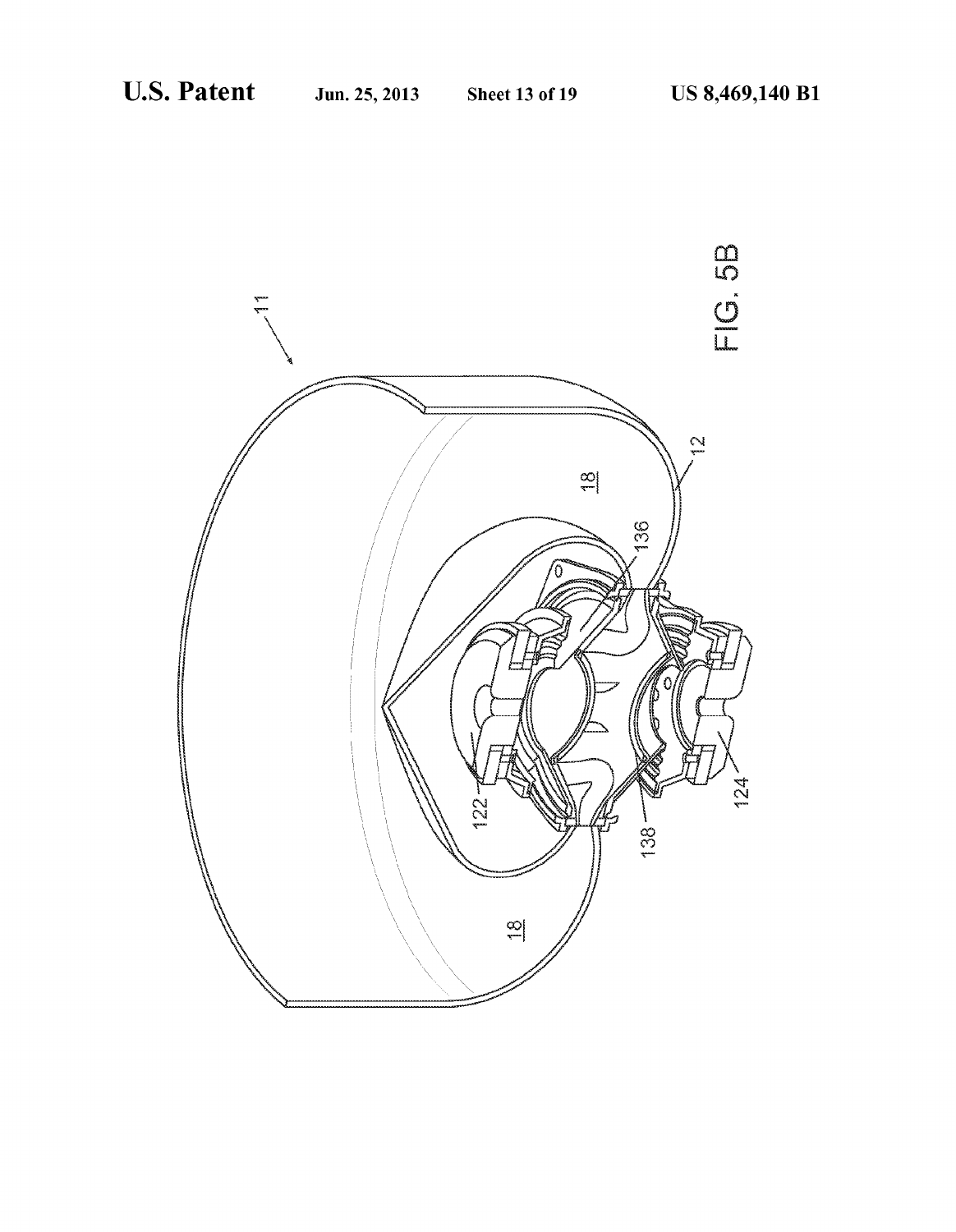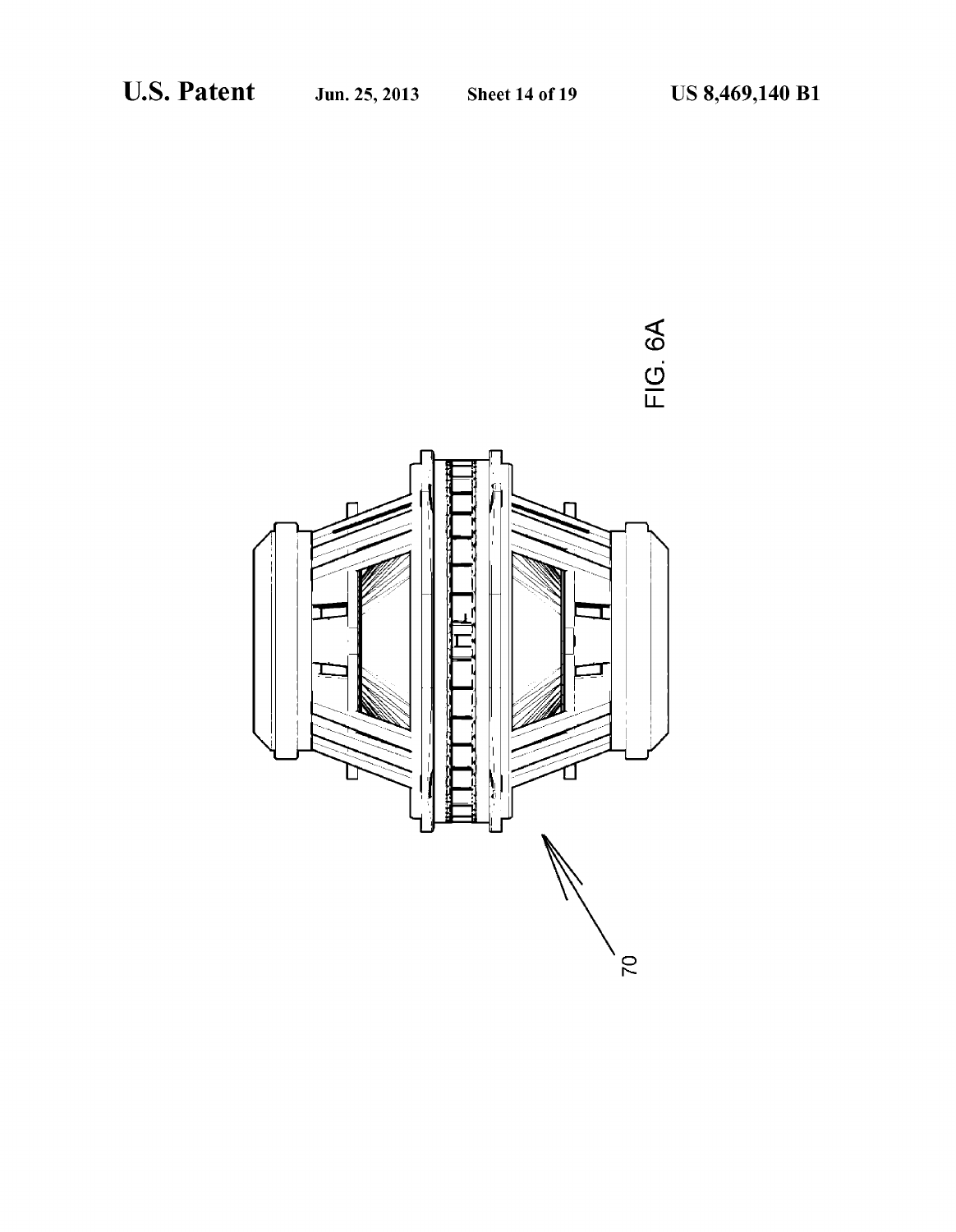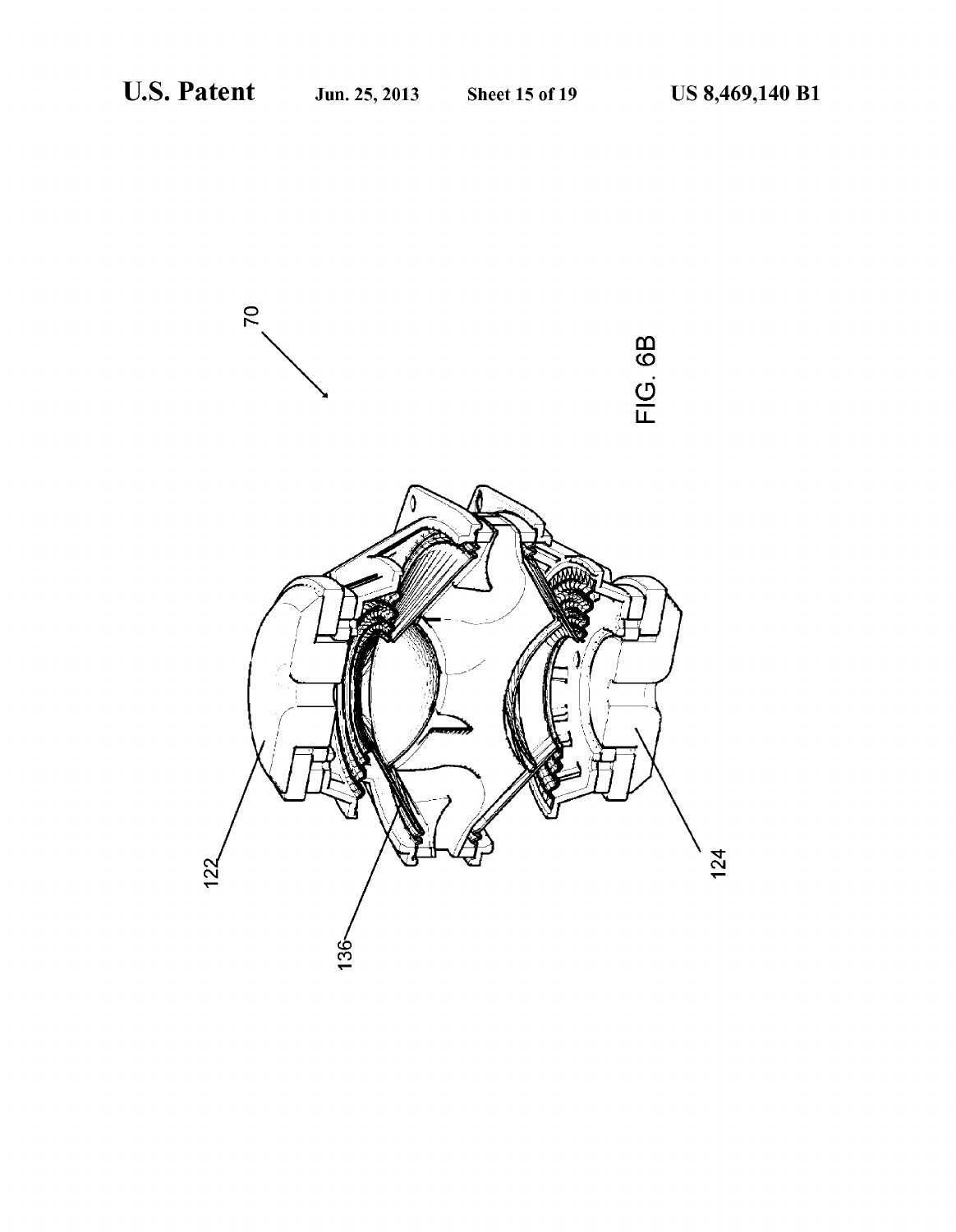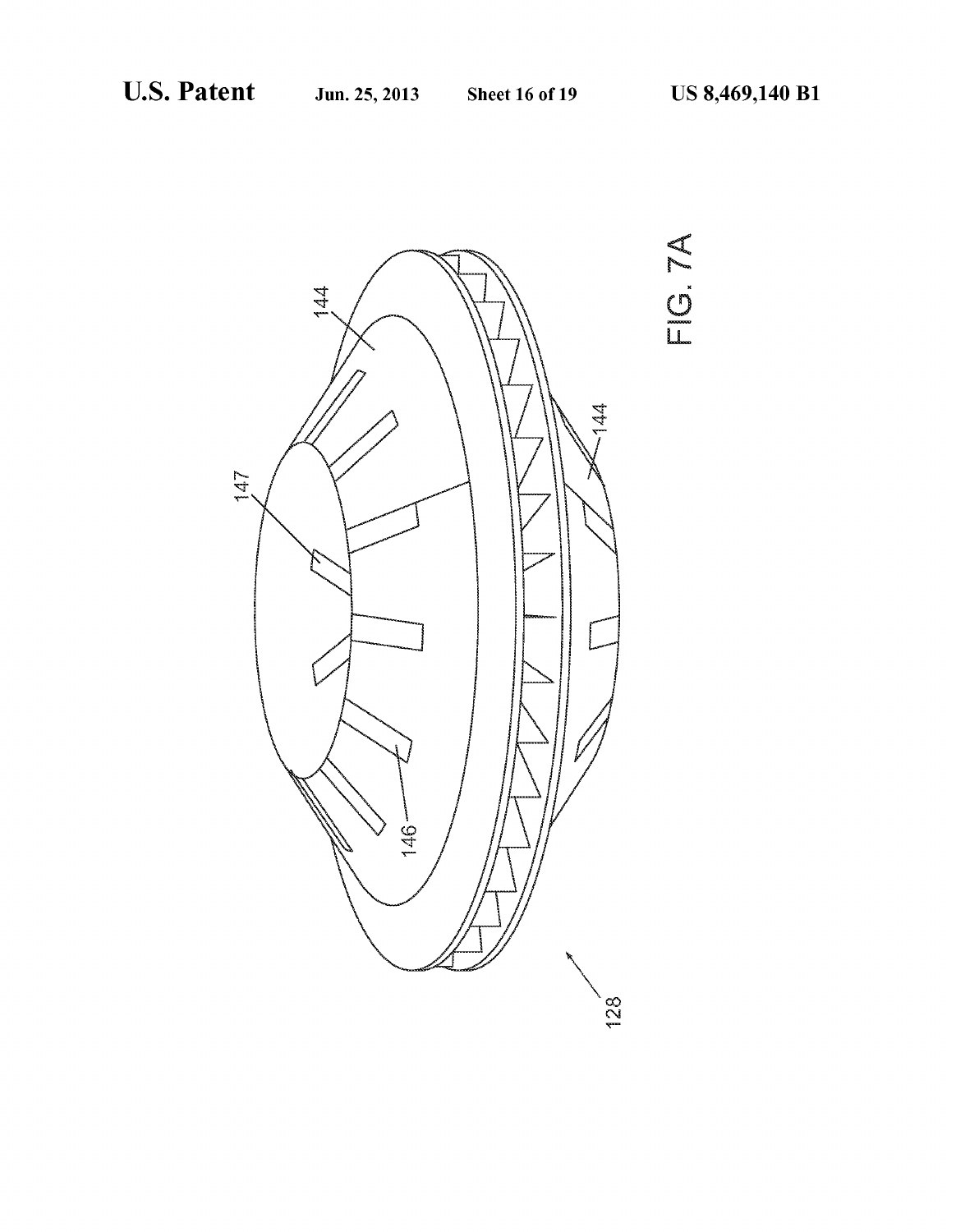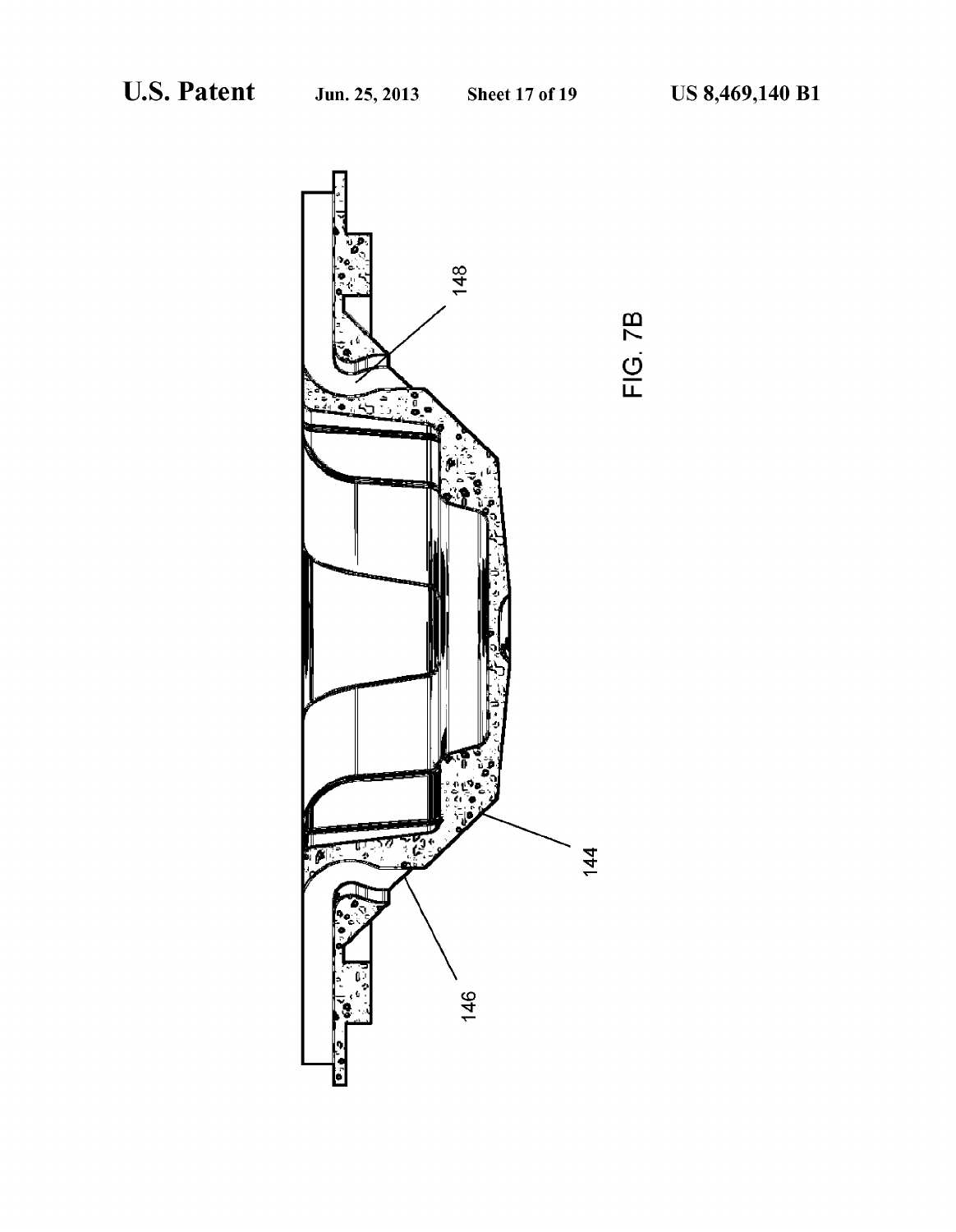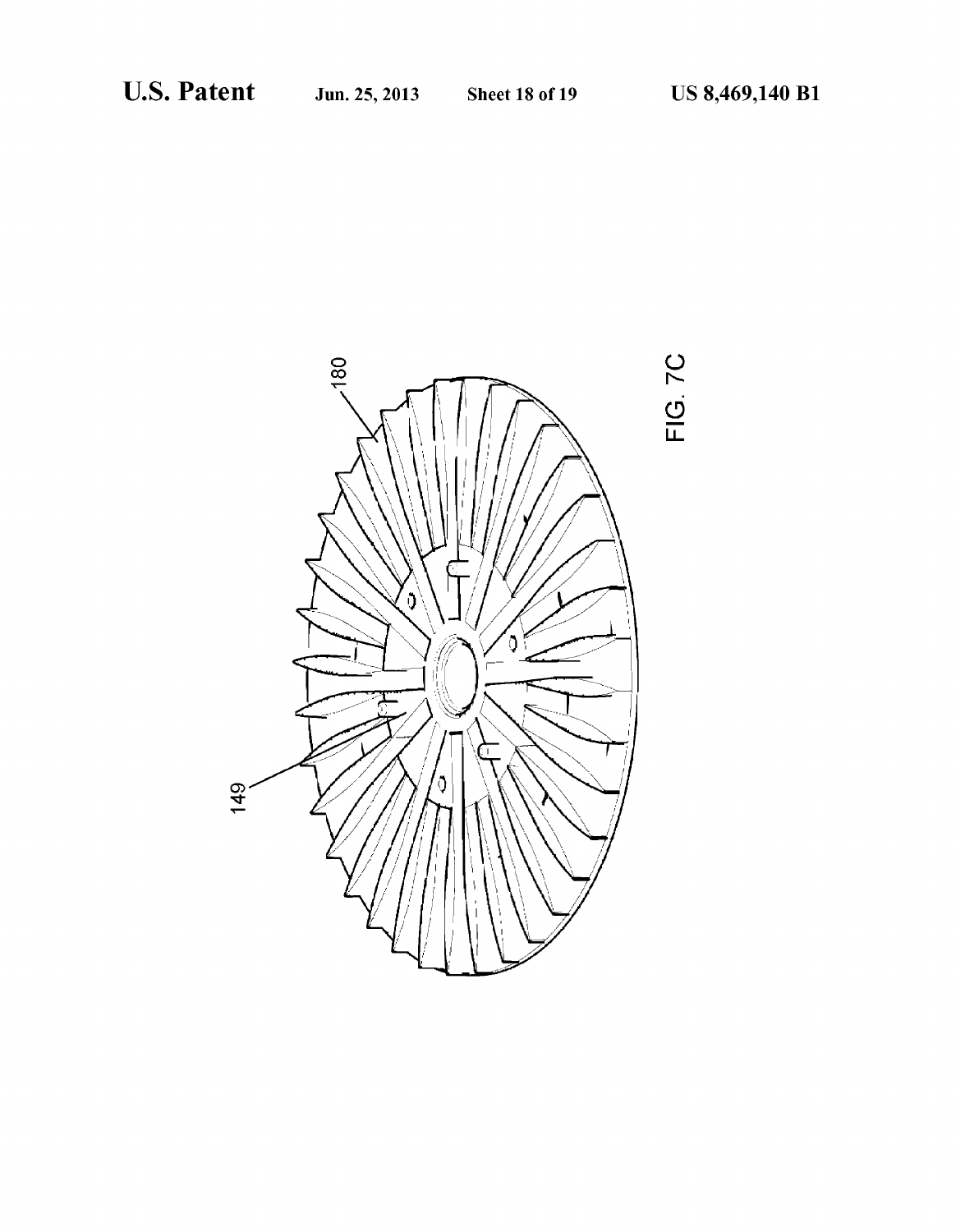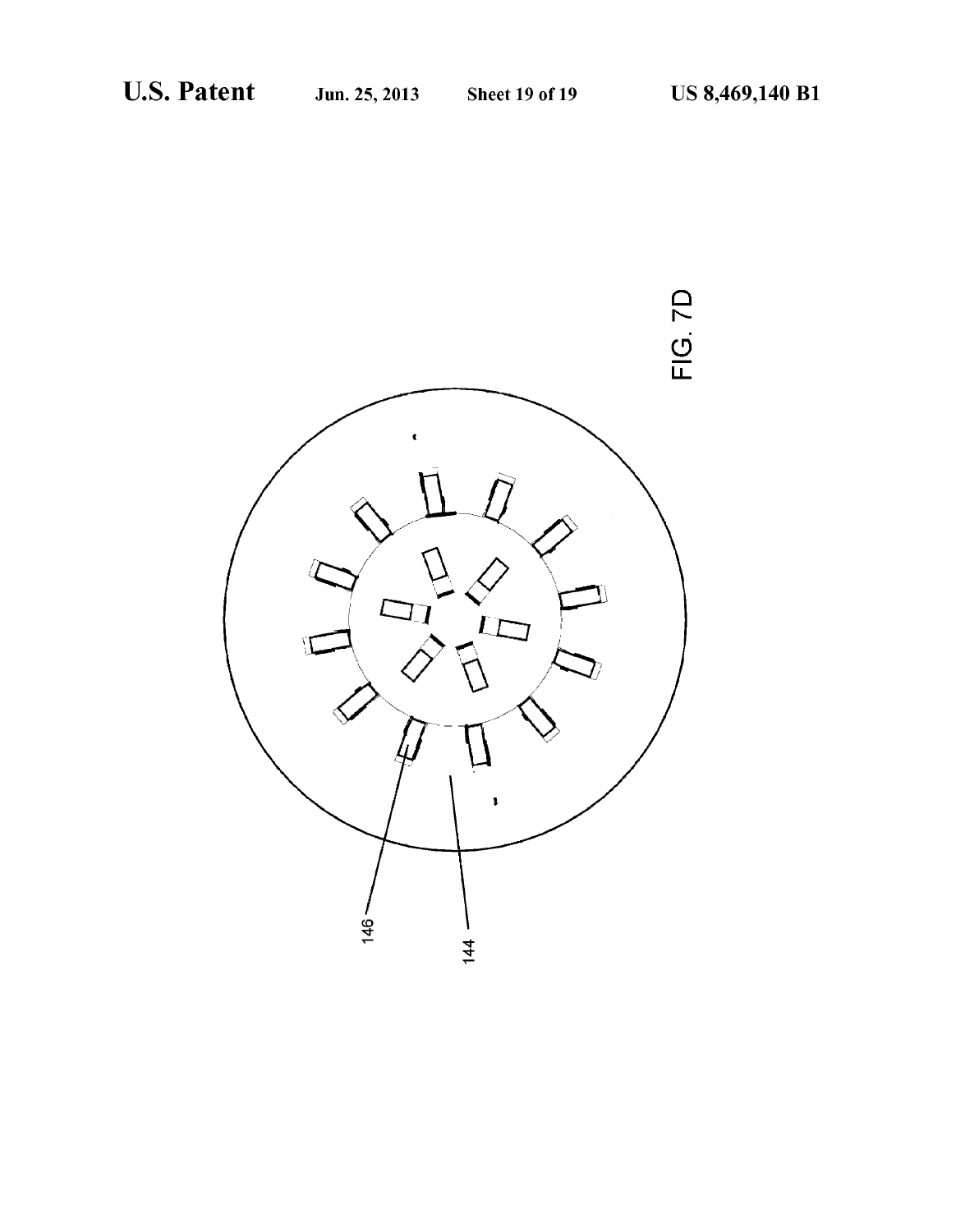$\overline{\mathbf{S}}$ 

### RADIAL WAVEGUIDE FOR DOUBLE CONE **TRANSDUCERS**

### BACKGROUND

1. Technical Field

The field relates to sound reproduction and more particu larly waveguides for collecting and directing sound from multiple sources at high intensities.

2. Description of the Problem

In U.S. Pat. No. 7,837,006 Graber described a sound field blending and projection system which combined inputs from a plurality of loudspeakers arranged in a circular or radial array. The loudspeakers were horn loaded with the effective  $_{15}$ mouths of the horns being differentially located for different frequencies. The horn mouth at lower frequencies was a blended mouth for what was in effect a multi-throated horn which exhibited a fold for low frequencies. Higher frequen cies were directed inwardly against a spike or cone like reflec tor located at the center of the circle. The reflector was ori ented to merge the higher frequency sound waves in a beam and to reflect the beam along a radiant axis at a right angle to the plane of the circle. For lower frequency sound the central spike or cone was largely ineffective with low frequency 25 Sound directed along the same radiant axis as for the higher frequencies by the blended horn mouth and horn fold.

Compression plugs are well known devices for increasing transducer efficiency and numerous references relate to their use with single transducers coupled with a horn. 30

### **SUMMARY**

A radial waveguide assembly comprises a transducer sec tion and a waveguide section. The transducer section includes 35 compression plug for the alternative transducer section. first and second cone loudspeakers arranged coaxially and in opposed directions with the diaphragms pointed in toward one another. A compression plug having two input Surfaces is mounted between diaphragms of the cone loudspeakers. The input surfaces are located along opposite ends of the com-40 radiant axis from the device is a line extending perpendicular pression plug. The input surfaces conform in shape with the diaphragms of the cone loudspeakers and are located juxta-<br>posed the diaphragms. Channels through compression plug run from the input surfaces to outlets on a circular perimeter of the compression plug. Channels from the first and second 45 cone loudspeakers feed common sound chambers located in a belt around the circular perimeter where they connect to external ports. A radial, folded waveguide has a circular throat which connects to the external ports. The radial, folded waveguide comprises inner and outer sections. The outer 50 section or form is generally bowl or cup like with vertical outer sides. The transducer section is mounted at the bottom center of the bowl. The inner section of the waveguide is located inside the bowl and houses a portion of the transducer assembly. The contour of the inner section is selected to 55 determine the rate of expansion of the waveguide if used as a horn.

### BRIEF DESCRIPTION OF THE DRAWINGS

60

65

Understanding of the following description may be enhanced by reference to the accompanying drawings wherein:

FIG. 1 is a perspective view of a radial waveguide assem bly:

FIG. 2A is a cross sectional view of the radial waveguide assembly of FIG. 1.

FIG. 2B is a cross sectional view of the radial waveguide assembly of FIG. 1.

FIG. 3A is a side elevation of the transducer assembly of the radial waveguide assembly of FIG. 1.

FIG. 3B is a perspective view of the transducer assembly for the radial waveguide of FIG. 1.

FIG. 3C is a cross sectional view of the transducer assem bly of FIG. 3A.

10 the transducer assembly of FIG. 3A. FIG. 4A is a perspective view of a compression plug from

FIG. 4B is a perspective view of a compression plug sec tion molding.

FIG. 4C is a cross sectional view of a compression plug section molding.

FIG. 4D is a cutaway perspective view of a compression plug section molding.

FIG. 4E is a top plan view of a compression plug section molding.

FIG. 5A is a cross sectional view of the radial waveguide assembly incorporating an alternative transducer section.

FIG. 5B is a cutaway view of the radial waveguide assem bly incorporating the alternative transducer section of FIG. S.A.

FIG. 6A is a side elevation of the alternative transducer section.

FIG. 6B is a cutaway view in perspective of the alternative transducer section.

FIG. 7A is a perspective view of a compression plug of the alternative transducer section.

FIG. 7B is a cross section view of half of the compression plug of FIG. 7A.

FIG.7C is a perspective view of an interior face of half the compression plug of the alternative transducer section.

FIG. 7D is a top plan view of an exterior face of the

### DETAILED DESCRIPTION

FIG. 1 illustrates a radial waveguide assembly 10. The to the plane of the mouth 34. Referring generally to FIGS. 2-4 a first embodiment of a radial waveguide assembly is illus trated comprising a transducer section 16 and a waveguide section 11. FIGS. 5-7 illustrate an embodiment incorporating an alternative transducer section 70.

The transducer section 16 includes a first or upper cone loudspeaker 22 and a second or lower cone loudspeaker 24. The upper and lower cone loudspeakers 22, 24 are mounted in coaxial opposition, with the diaphragms 36,38 facing toward one another. A compression plug 28 is disposed between diaphragms 36, 38 and has two input surfaces 44 which are juxtaposed to diaphragms 36, 38. Compression plug 28 is attached to upper and lower cone loudspeakers 22, 24 by assembly rings 52, 54, which provide a framework allowing attachment of the inner and outer forms 14, 12 used to con struct the waveguide section 11 and which define the folded radial waveguide 18. An outside lateral circular perimeter to the compression plug extends between assembly rings 52, 54. spacing the rings and allowing communication between out let ports 42 and an inwardly oriented, circular waveguide throat 32.

Compression plug 28 is roughly disk shaped with two major surfaces, those being input surfaces 44. The input surfaces 44 are conformed to the shape of the diaphragms 36,38 of the cone loudspeakers 22, 24. Diaphragms 36, 38 operate in phase with one another in contrast with the more usual push-pull, out of phase operational arrangements used in